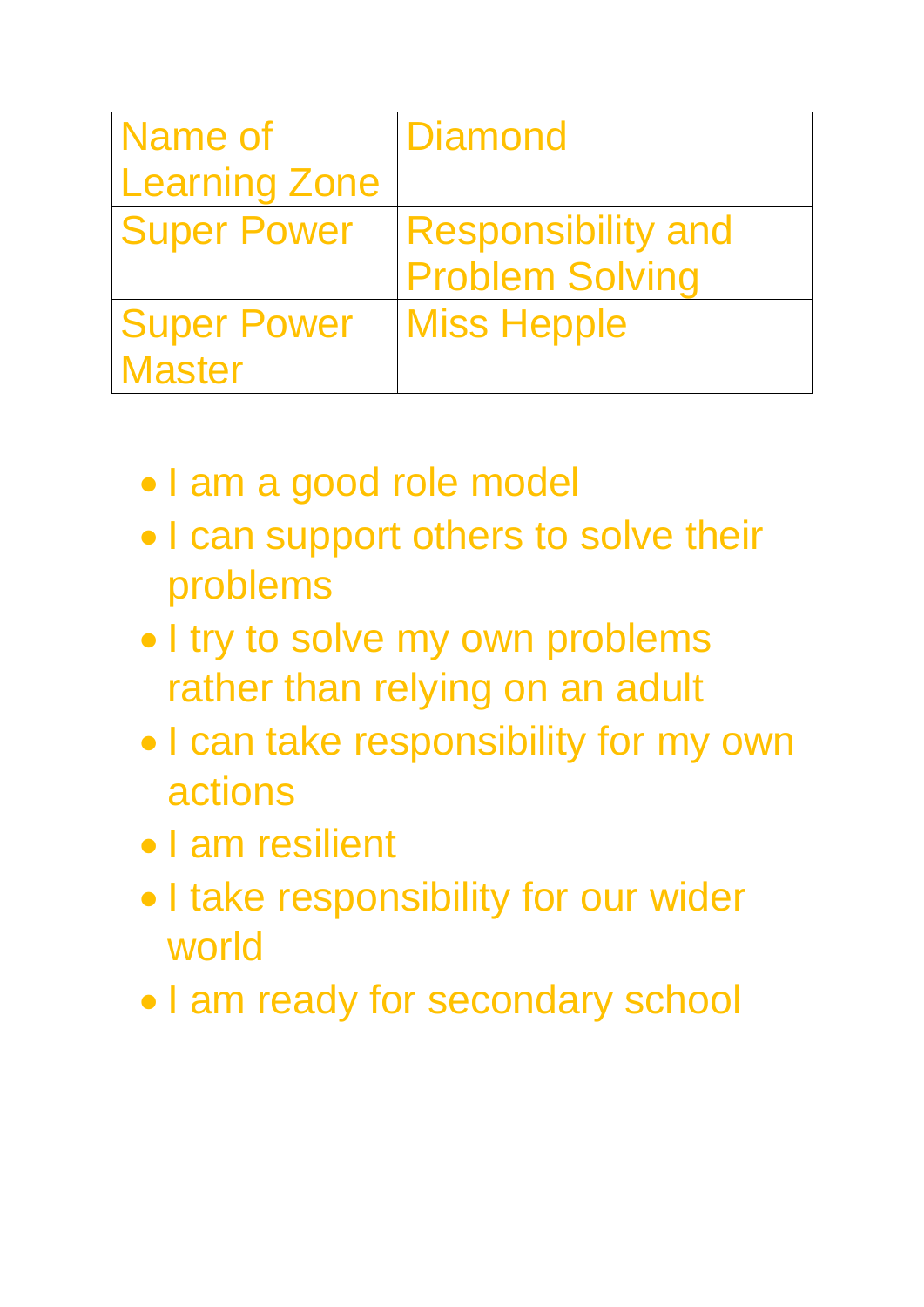| Name of Learning   Ruby |                   |
|-------------------------|-------------------|
| Zone                    |                   |
| <b>Super Power</b>      | <b>Fellowship</b> |
| <b>Super Power</b>      | <b>Mr Clarke</b>  |
| <b>Master</b>           |                   |

- I can support others by listening and giving positive encouragement
- I can praise others when they do well
- I can help others when they have a problem
- I can be a good friend
- I support our wider community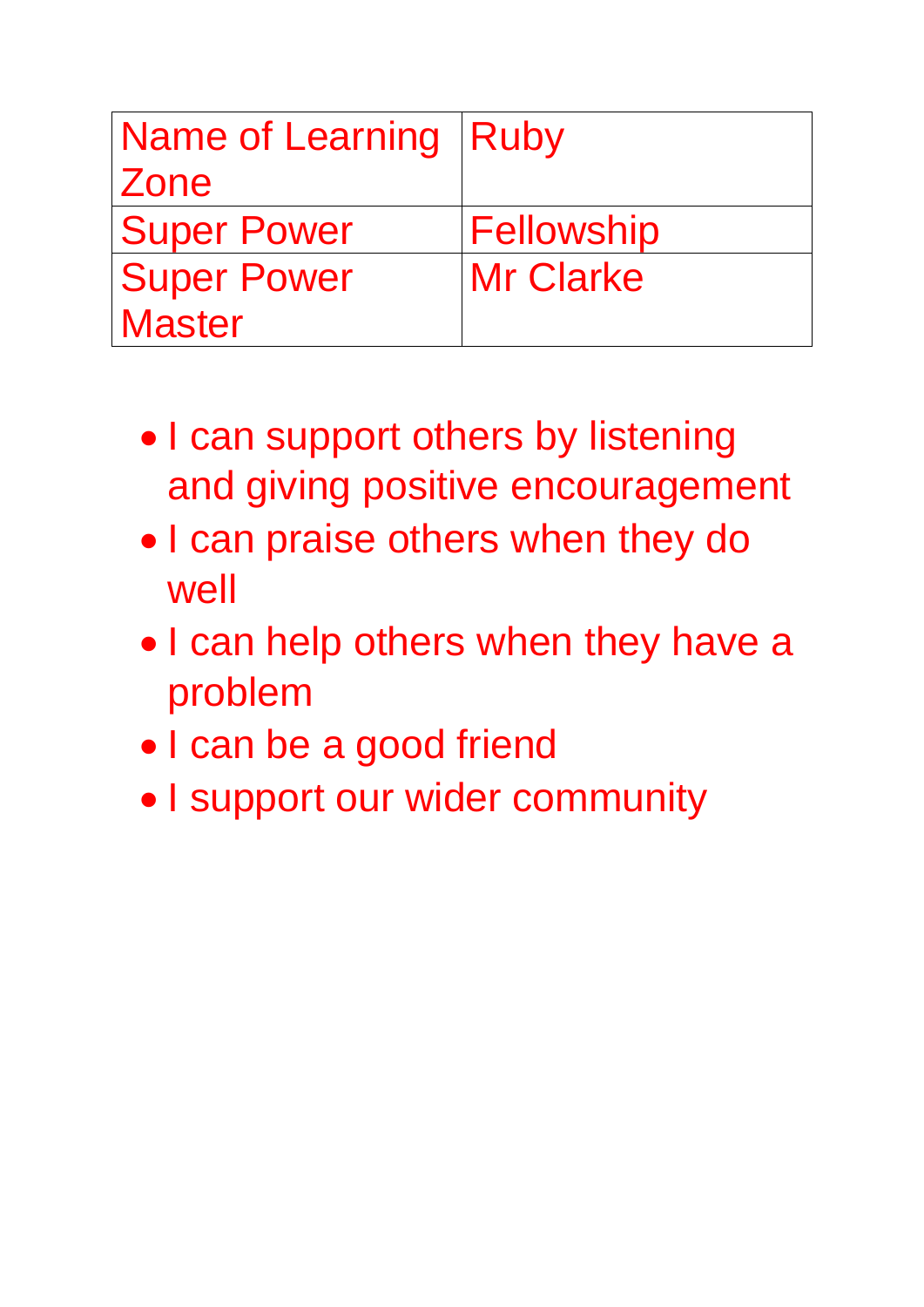| Name of              | <b>Emerald</b>            |
|----------------------|---------------------------|
| <b>Learning Zone</b> |                           |
| <b>Super Power</b>   | Courage                   |
| <b>Super Power</b>   | <b>Miss Hunter-Purvis</b> |
| <b>Masters</b>       | & Mrs Green               |

- I am brave enough to 'have a go'
- I think it's okay to make mistakes
- I can learn from my mistakes and am becoming resilient
- I can manage my emotions appropriately
- I am a courageous advocate for others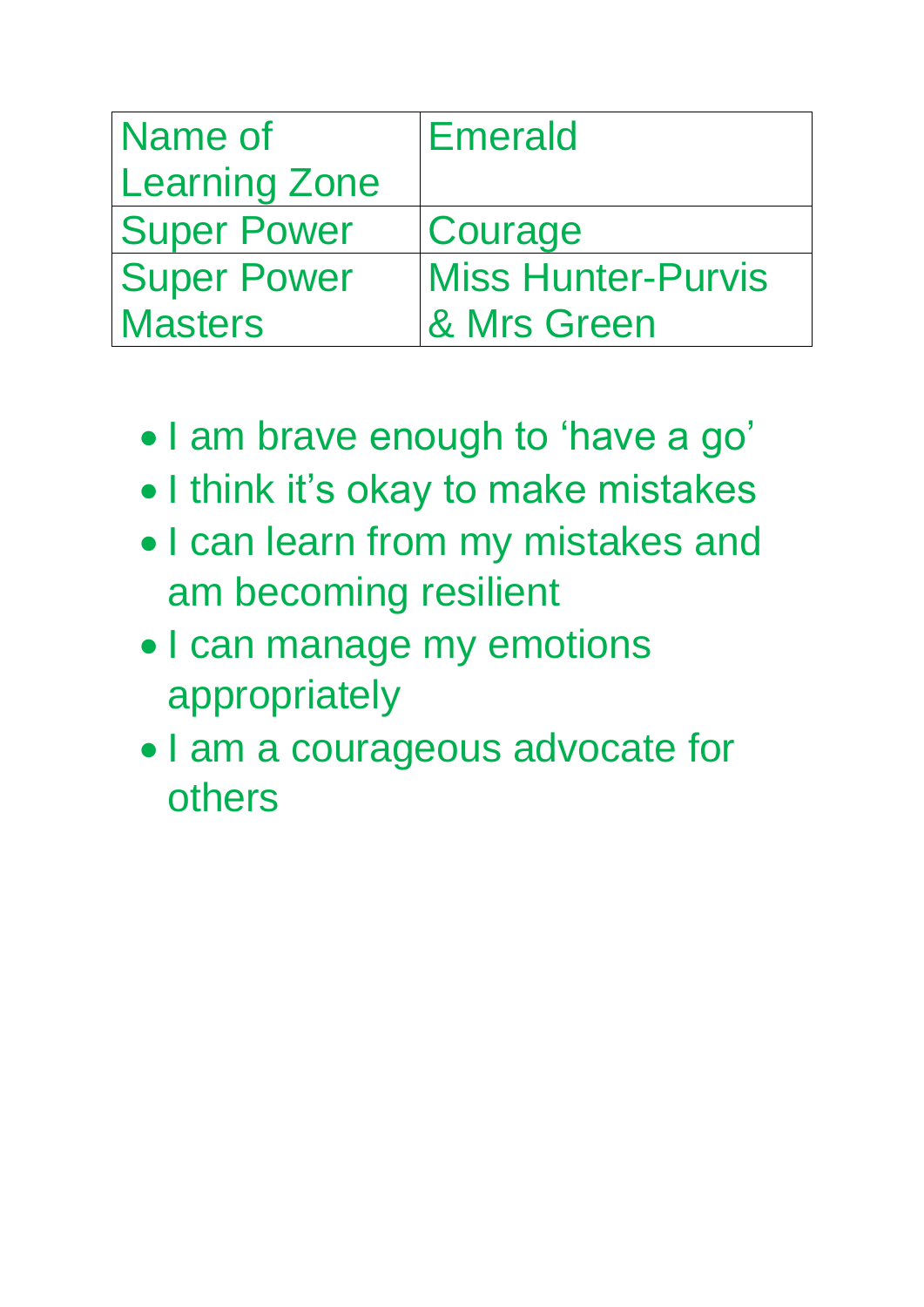| Name of Learning   Amethyst |                    |
|-----------------------------|--------------------|
| Zone                        |                    |
| <b>Super Power</b>          | <b>Cooperation</b> |
| <b>Super Power</b>          | <b>Mr Storey</b>   |
| <b>Master</b>               |                    |

- I can play with others
- I can share ideas with a partner
- I can take turns
- I can share with others
- I can explore my interests with others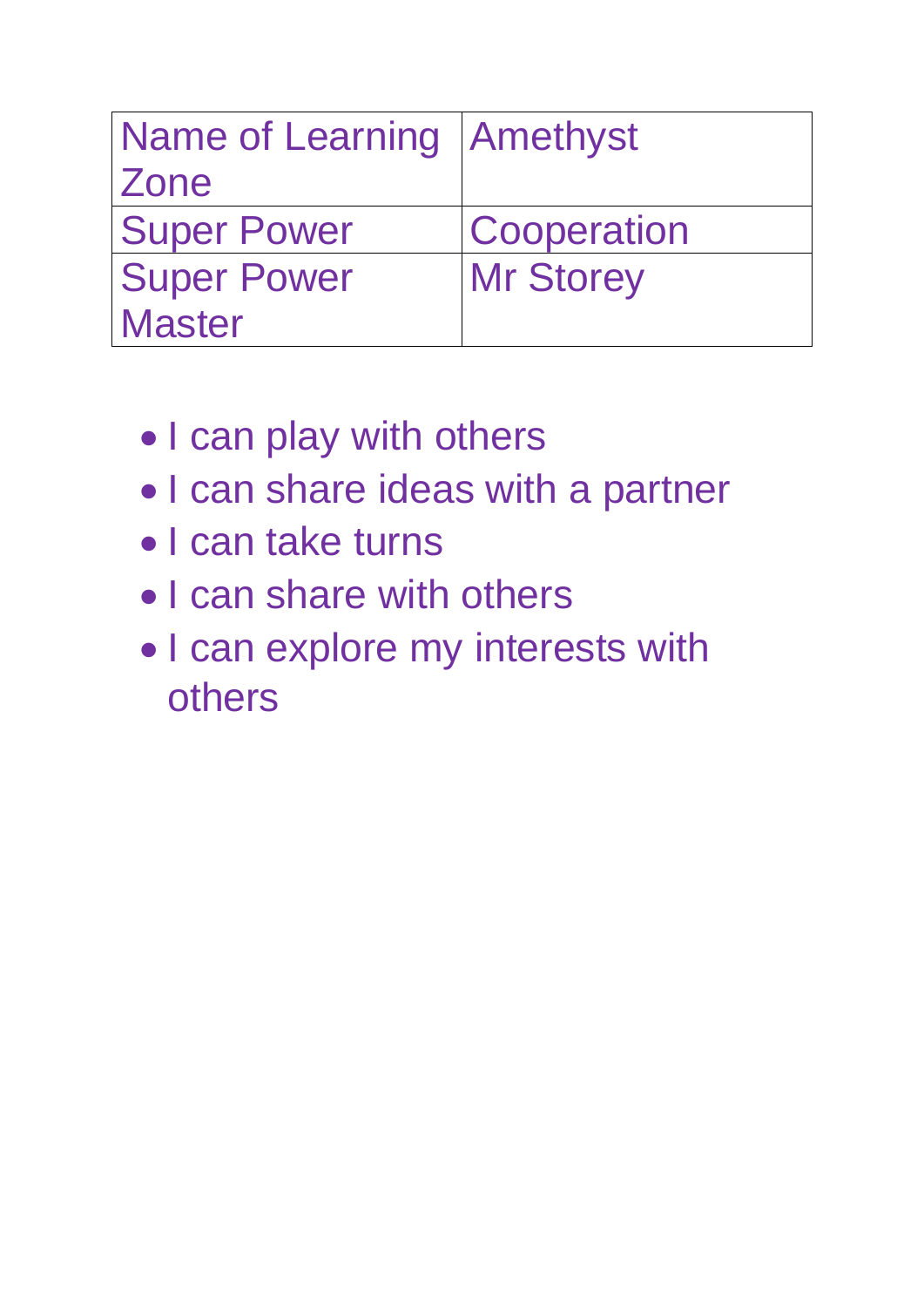| <b>Name of Learning   Sapphire</b> |                  |
|------------------------------------|------------------|
| Zone                               |                  |
| <b>Super Power</b>                 | <b>Team Work</b> |
| <b>Super Power</b>                 | <b>Mrs Howes</b> |
| <b>Master</b>                      |                  |

- I can share ideas with a group and adapt and improve them
- I can take turns and listen to others
- I can challenge our world by asking questions
- I can value other people's ideas and suggestions